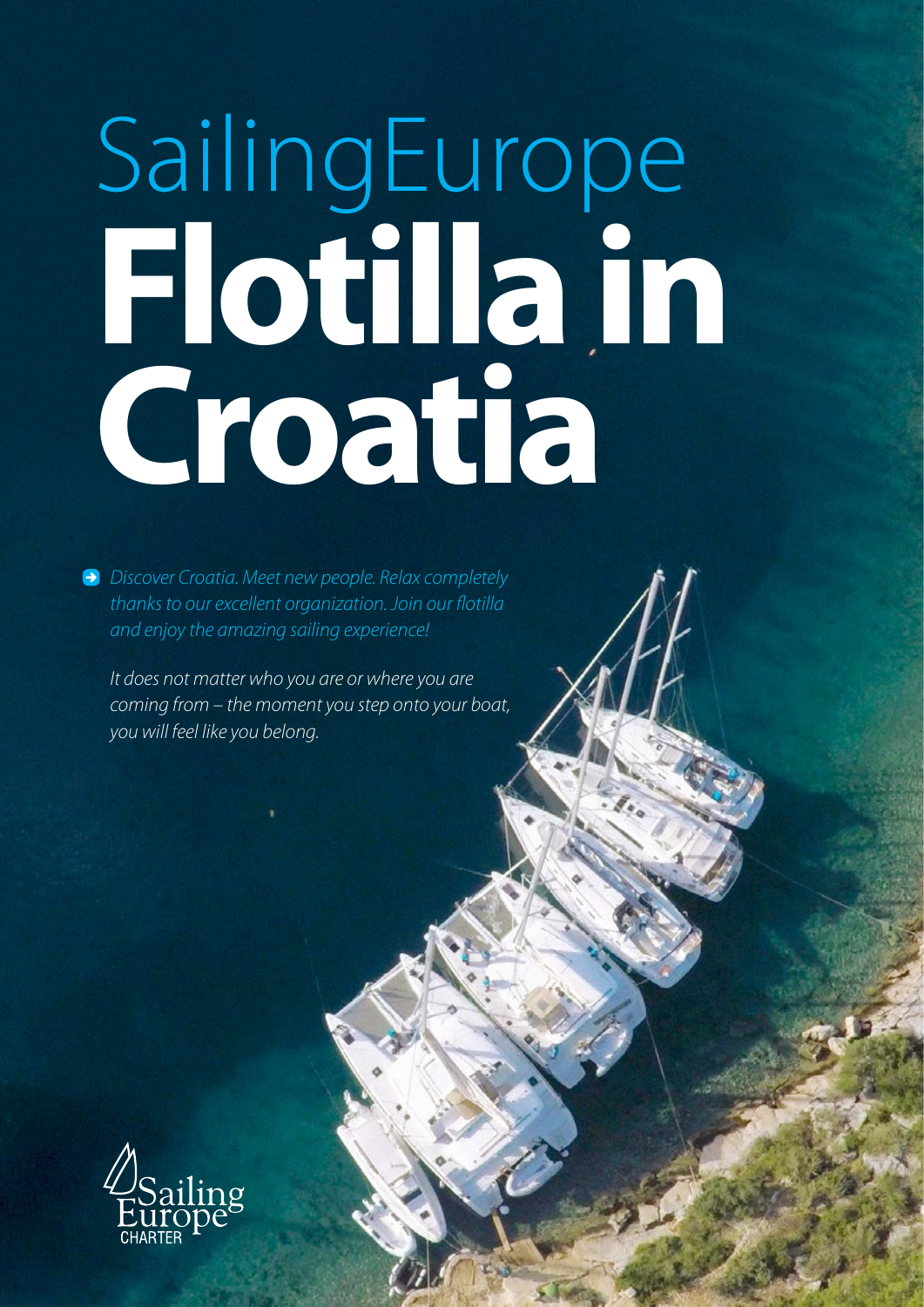

#### **The best way to discover** the Croatian coast

Croatia is one of the most popular sailing destination in the world, and for a reason. Great climate, thousands of islands, the turquoise Adriatic Sea, rich history and excellent wines are some of the reasons why sailors from all over the world come here every year. To help you discover Croatia, we will organize interesting sightseeing, gastronomic and wine-tasting tours.

### **Why sailing** in a flotilla?

We offer you a flotilla which will take you on the **most relaxing** and most interesting **sailing experience**. The participants of the flotilla can charter the **entire yacht** (with or without a skipper) or you can simply book **one place** on the yacht. Taking part in our flotilla is an excellent advantage because the participants have **full freedom to determine their own rhythm of sailing** and spend the day on their own, or they can sail with other participants and **enjoy the company of other sailing enthusiasts**. In the evening, all yachts come to a designated destination where a mooring spot is waiting for them.

#### **Let us take care** of everything

Another great advantage of our flotilla is **excellent organization**. Thanks to our fantastic **lead crew**, you will all the time know where you can go and what you can expect. The lead skipper will each day notify the participants of the daily forecast, as well as inform them what spots are excellent for taking a break and which restaurants offer the best local cuisine. In the evening, you will not have to worry about finding a place to moor – the lead skipper will have already taken care of that. Finally, there will be welcome and farewell parties, as well as an exciting regatta at the end of the flotilla that you will be able to join!

## Our **fleet**

Our fleet consists of 15 Beneteau and Jeanneau sailing yachts, ranging from three- to five-cabin yachts, all in excellent condition. We also have two Lagoon catamarans that are available on request.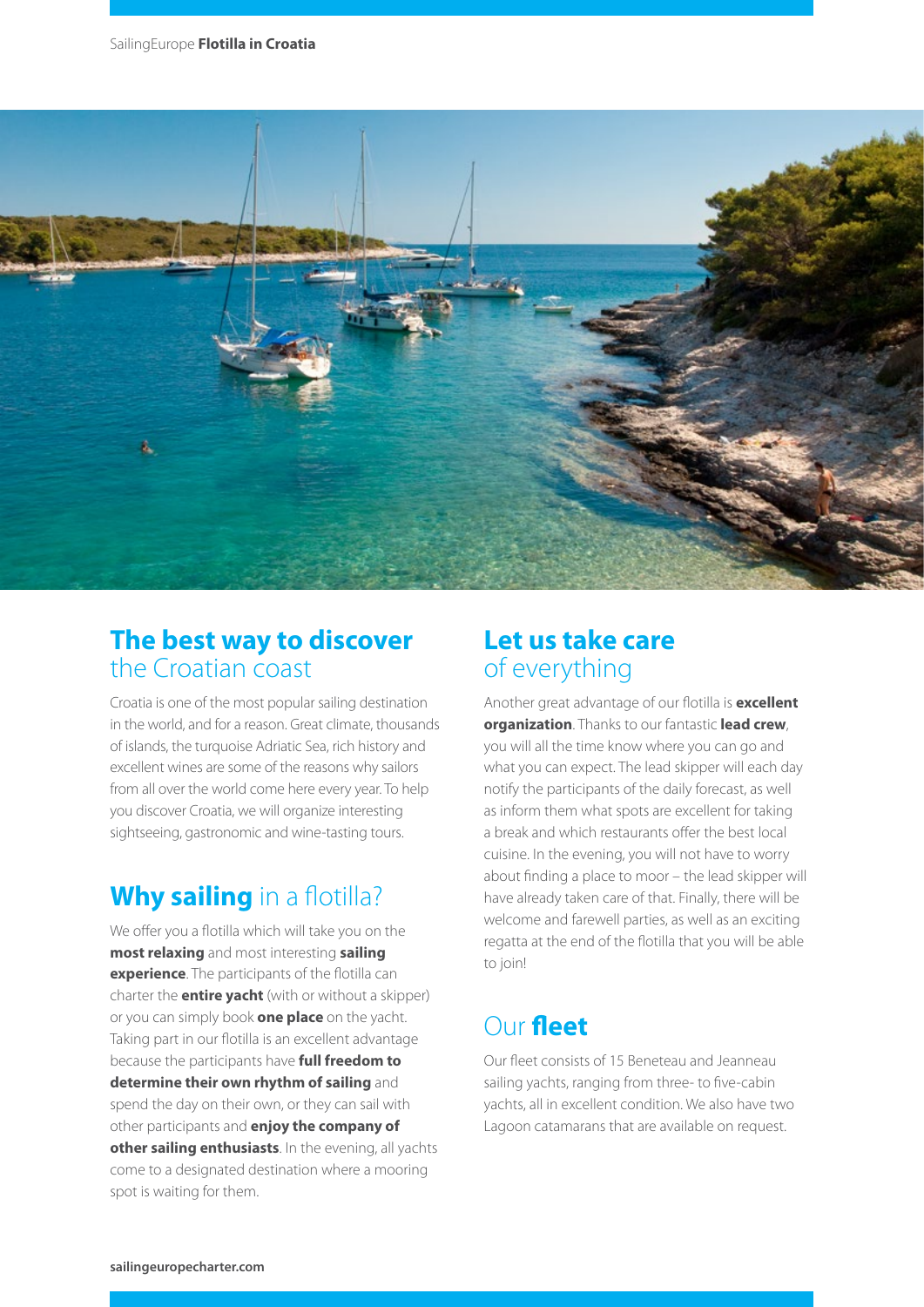



Price per person in a double cabin (all sailing yachts)

| 14.5.2016 | 11.6.2016 | 8.10.2016 |
|-----------|-----------|-----------|
| $510 \in$ | $650 \in$ | $470 \in$ |

Price for a sailing yacht without a skipper (bareboat charter)

|                               | 14.5.2016  | 11.6.2016  | 8.10.2016  |
|-------------------------------|------------|------------|------------|
| <b>Oceanis 50 Family</b>      | $3810 \in$ | $5800 \in$ | $3300 \in$ |
| <b>Beneteau Cyclades 50.5</b> | $3600 \in$ | $5190 \in$ | $3300 \in$ |
| <b>Beneteau Cyclades 43.4</b> | 2620€      | $3520 \in$ | 2320€      |
| <b>Beneteau Cyclades 39.3</b> | $2100 \in$ | 2890€      | 1950€      |
| <b>Sun Odyssey 349</b>        | $2100 \in$ | 2800€      | $1820 \in$ |

Price for a sailing yacht with a skipper

|                               | 14.5.2016  | 11.6.2016  | 8.10.2016  |
|-------------------------------|------------|------------|------------|
| <b>Oceanis 50 Family</b>      | $5100 \in$ | $6500 \in$ | $4700 \in$ |
| <b>Beneteau Cyclades 50.5</b> | $5100 \in$ | $6500 \in$ | $4700 \in$ |
| <b>Beneteau Cyclades 43.4</b> | 4080€      | $5200 \in$ | $3760 \in$ |
| <b>Beneteau Cyclades 39.3</b> | $3060 \in$ | $3900 \in$ | 2820€      |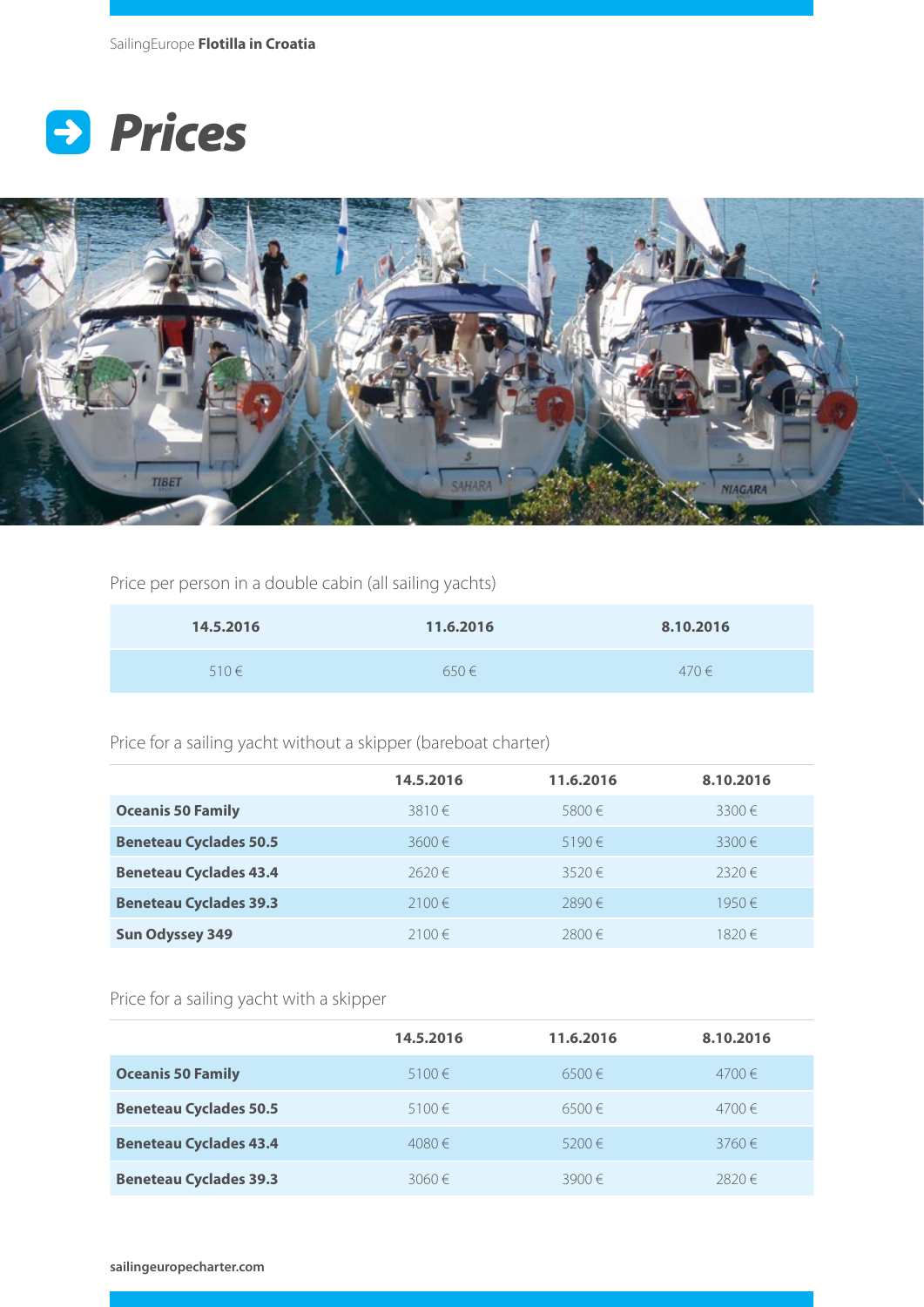## *Costs*

### **Included** in the overall price:

- a fully-equipped sailing yacht
- **the lead crew**
- $\blacksquare$  sailing, navigation and safety equipment
- a tank of yacht fuel
- a dingy and outboard
- a fully-equipped galley
- $\blacksquare$  a full gas bottle for the galley
- $\blacksquare$  full tanks of water
- **b** bed linen and a medium-size towel
- $\blacksquare$  final cleaning
- Wi-Fi (1 GB/yacht)
- free-of-charge parking in Marina Rogač
- a licensed tourist quide in Hvar
- a guaranteed mooring at each stopover
- a welcome party
- a regatta at the end of the flotilla
- a skipper (this refers only to chartering a cabin or a skippered yacht and is not included in chartering a yacht without a skipper)
- security deposit (this refers only to chartering a cabin or a skippered yacht and is not included in chartering a yacht without a skipper)

### **Paid for separately**:

- $\blacksquare$  food and drinks we offer a list of groceries that you can order beforehand, and which we will deliver to your yacht before you arrive
- **m** mooring and marina fees
- tourist tax: 1 euro/person/day

security deposit/yacht damage waiver\* (only refers to chartering a yacht without a skipper, not chartering a cabin or a skippered yacht), the price of which is the following:

| <b>Boat Type</b>         | <b>Original SECURITY</b><br><b>DEPOSIT</b><br>(refundable) | <b>DEPOSIT WAIVER</b>                         |                                                                                |  |
|--------------------------|------------------------------------------------------------|-----------------------------------------------|--------------------------------------------------------------------------------|--|
|                          |                                                            | <b>Deposit waiver fee</b><br>(non-refundable) | <b>Security deposit after</b><br>paying the deposit waiver fee<br>(refundable) |  |
| <b>Oceanis 50 Family</b> | 2.500€                                                     | $250 \in$                                     | $300 \in$                                                                      |  |
| <b>Cyclades 50.5</b>     | 2.500€                                                     | $250 \in$                                     | $300 \in$                                                                      |  |
| <b>Cyclades 43.4</b>     | 1.500€                                                     | $170 \in$                                     | $200 \in$                                                                      |  |
| <b>Cyclades 39.3</b>     | 1.500€                                                     | $170 \in$                                     | $200 \in$                                                                      |  |
| <b>Sun Odyssey 349</b>   | 1.500€                                                     | $170 \in$                                     | $200 \in$                                                                      |  |

\*There are two options regarding the security deposit. You can pay only for the *security deposit* (refundable), or you can purchase a *yacht deposit waiver* and then pay a smaller security deposit. If you do not purchase a yacht deposit waiver, you will be required to pay the full security deposit in advance, and you will be financially liable if the yacht or the additional equipment suffers any damage.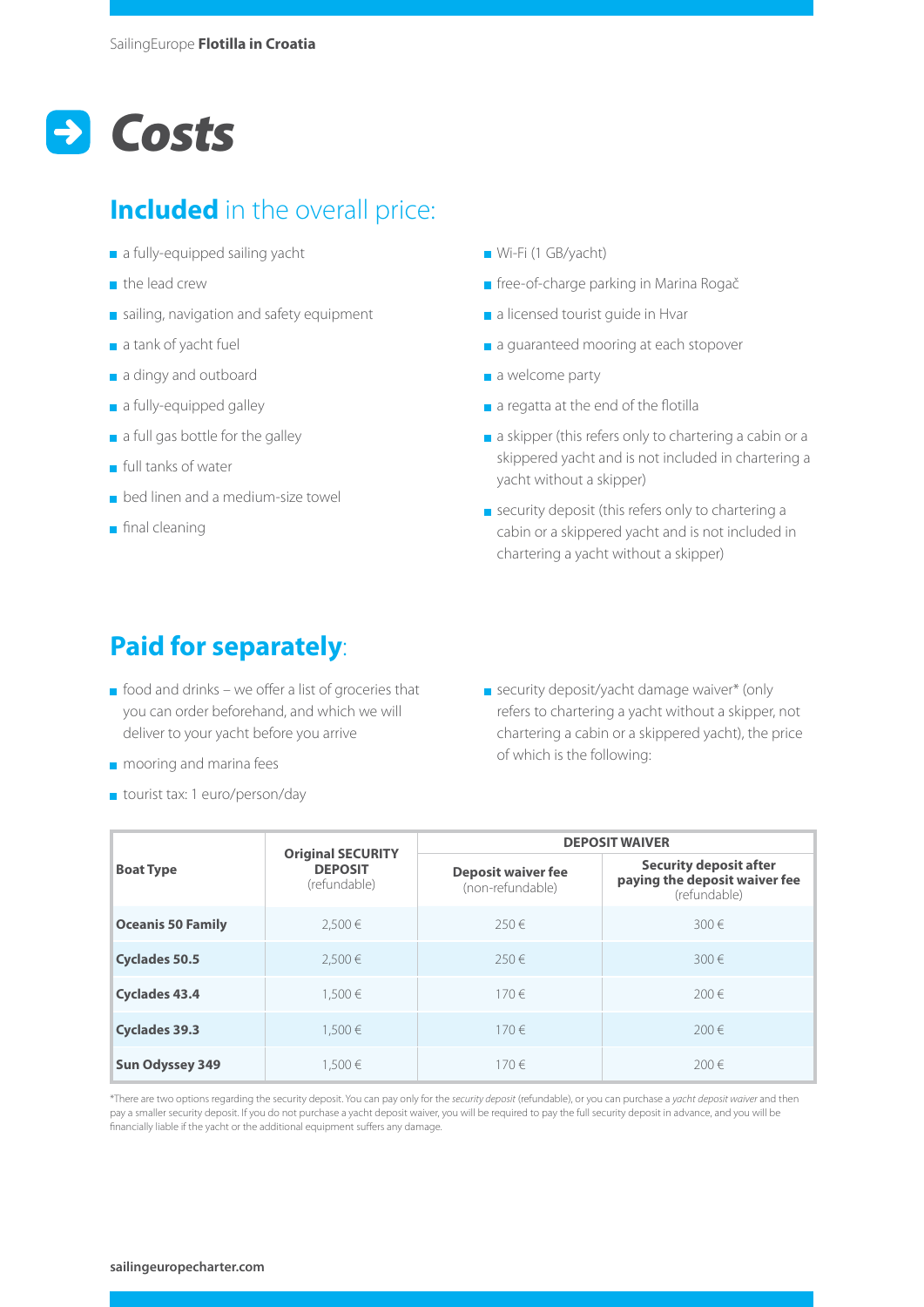# *Flotilla route*



**Day 1:** Rogač, Šolta island

**Day 2:** Rogač, Šolta island **E** Komiža, Vis island

**Day 3:** Komiža, Vis island a town of Vis, Vis island

**Day 4:** Vis, Vis island **a** town Hvar, Hvar island

**Day 5:** Hvar, Hvar island **Delsa**, Hvar island

**Day 6:** Jelsa, Hvar island Milna, Brač island

**Day 7:** Milna, Brač island **Rogač**, Šolta island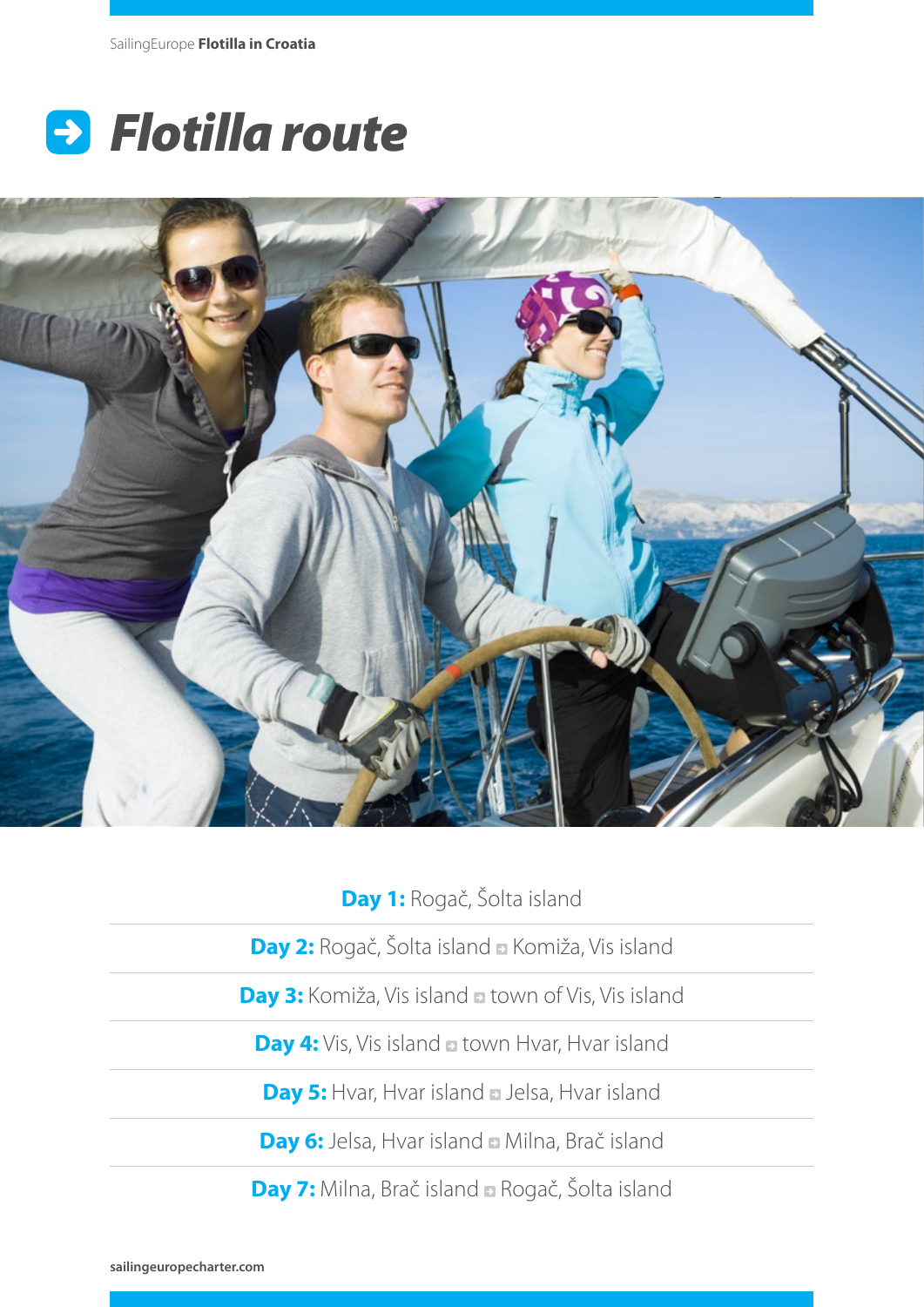



The town of **Vis** has a history that dates back to antiquity and is considered one of the oldest settlements on the Croatian soil. Throughout the ages, it had a great strategic importance, which is why today the whole town is a stunning museum of churches, old villas and fortresses.

**Komiža** is a small fishing town situated on the western coast of Vis. This port has never been affected by mass tourism, so it has preserved the atmosphere of the old Mediterranean and has turned into one of the most beautiful towns in the Croatian Adriatic. Just across Komiža is the tiny Biševo island, which hides one of the most unique secrets in the Adriatic – the Blue Cave, illuminated by an iridescent blue light that reflects on the cave's walls.

The town of **Hvar** is one of the most popular and most luxurious destinations on the Croatian coast. Just across the town is a beautiful collection of small islands called Paklinski otoci. These calm islands hide ACI Marina Palmižana, probably the most beautiful marina in the Adriatic. The marina is situated in a peaceful and green zone full of walking trails. Close to the marina, in an area covered with a pine forest,

is a stunningly beautiful botanical garden, which constantly amazes the visitors with its rare and lush flora. Just next to the marina is a beach, which is why visitors always reluctantly leave this Adriatic oasis that simply has it all.

**Jelsa** is a small jewel of Hvar island. It is situated on the northeastern coast of the island and lies below the island's two highest peaks - Sv. Nikola and Humac. This calm town allows its visitors to enjoy a relaxed holiday sunbathing, swimming and discovering its green surroundings.

**Milna** is the best natural harbour on Brač. Throughout history, the town's economy was based on shipbuilding and seafaring. Today, it is one of the most beautiful towns on Brač and is a true representation of the Mediterranean as it once was.

The island of **Šolta** is situated close to the largest town on the Croatian coast, Split. The island is very calm and picturesque, and is ideal for calmer holidays. There are numerous villages worth visiting on the island, the most beautiful of which is surely Maslinica, on the northwestern side of the island.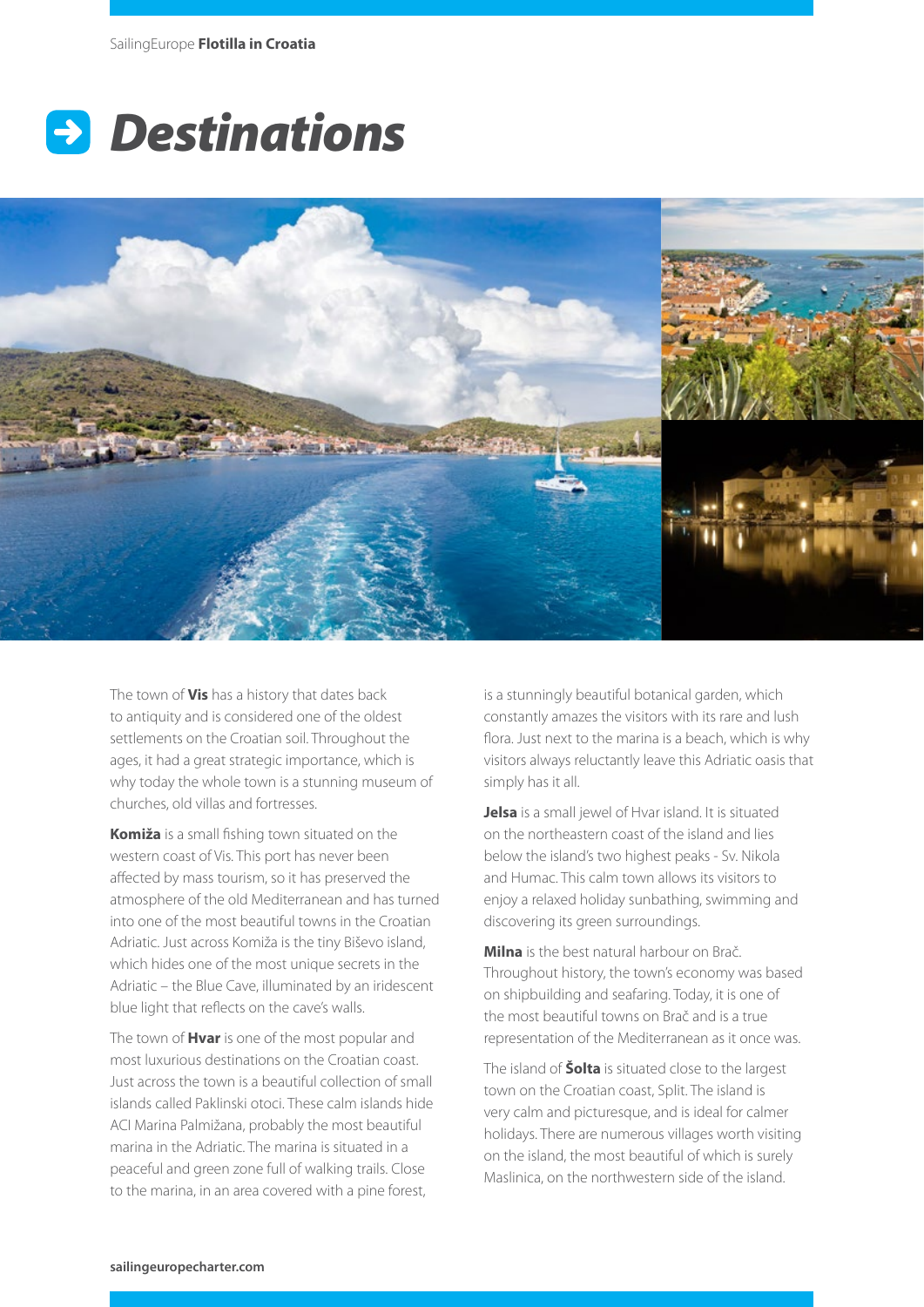